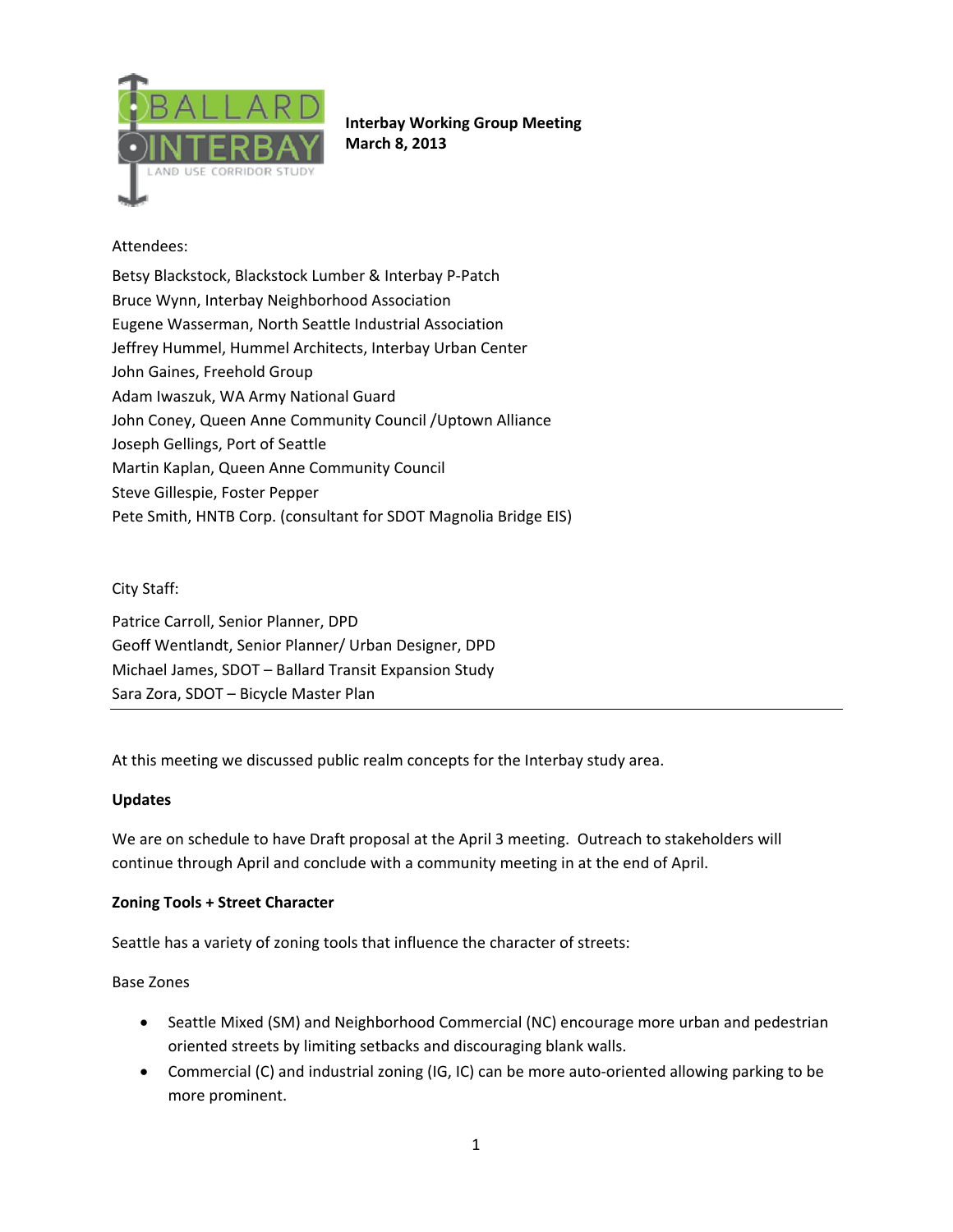Other Zoning Designations to Encourage Design and Landscaping to Enhance Walkability

- Pedestrian‐designated streets in NC zones encourages active street level uses
- Class 1 and 2 pedestrian streets in SM zones encourages active street level uses
- Streets within the Industrial Streets Landscaping Plan area requires street trees and screening
- Streets where Green Factor landscaping requirements apply encourages higher quality landscaping
- Neighborhood Green Streets identified important pedestrian blocks for detailed streetscape planning and design

# Street Type Designations

The City uses street type designations to define street character and establish design standards in the SDOT right‐of‐way improvement manual. Street Type is determined primarily by traffic classification (e.g. Principal, Minor and Collector Arterial streets type of arterial, non‐arterial) and the adjacent land use. As sites are developed/redeveloped, the right‐of‐way street type designation is used to determine what improvements might be needed within the public right‐of‐way.

(See website for more detail about street types and classifications)

General Comments About Streets in the study area:

- Many of the streets in Interbay are in poor condition and need resurfacing.
- Stormwater is a problem in some locations (Armory Way)
- City doesn't maintain or improve industrial streets<sup>1</sup>
- Don't want to talk about street character until zoning changes are set.
- Would like to review and provide comments on improvements proposed for the area in Pedestrian Master Plan. (A list of "Top Tier" projects from the Pedestrian Master Plan is attached)

 $1$  City does not repair local streets, except for safety issues. The City does improve arterial streets, for which there is overall insufficient funding. Several arterial streets within both Manufacturing and Industrial Centers (MIC) have been recently upgraded.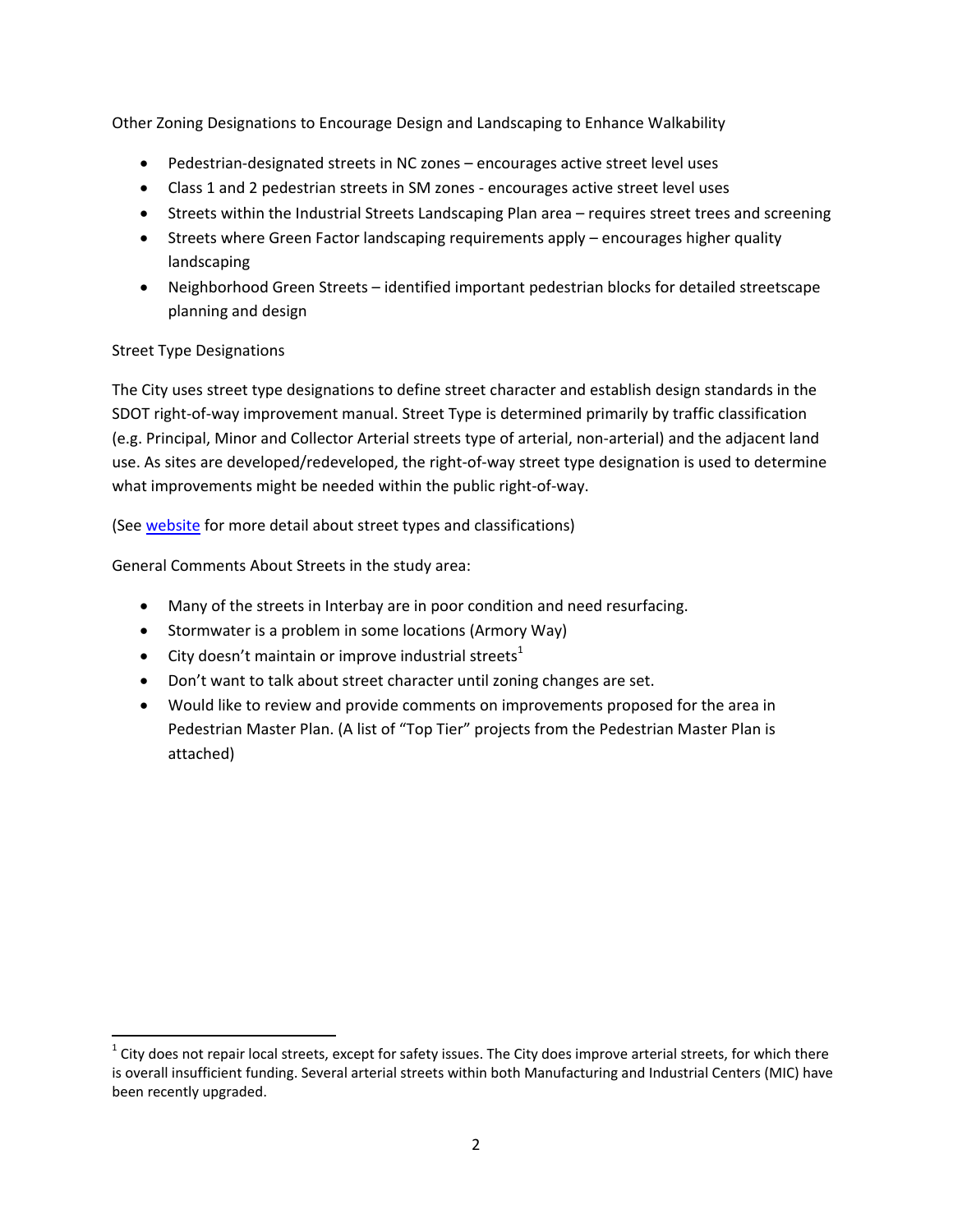### **Character of Key Streets**

This project is an opportunity to use the above zoning tools to encourage the desired street character in Interbay. As new development occurs, zoning can influence the design of the area between the roadway and the building.

W Dravus Street (west of  $15<sup>th</sup>$  Avenue W)

- Current condition 100' right‐of‐way; has wide sidewalks with planting strip, two travel lanes in each direction, eastbound parking lane, center lane widens/westbound parking land narrows to provide an eastbound turning lane. Right‐of‐way pinches down to four lanes and very narrow protected sidewalk on bridge to Magnolia.
- Possible Proposal Designate as a "pedestrian street" in zoning code and a mixed use street type to emphasize a pedestrian orientation. New development would be subject to additional development standards‐ active street level uses, transparency.
- Comments
	- o Most active pedestrian street in area.
	- o East west connection for pedestrians is very important.
	- $\circ$  Traffic often backs up to 17<sup>th</sup> Street.
	- o The Dravus Street bridge over the rail tracks is a pinch point for pedestrians.

17<sup>th</sup> Avenue W/ W Thorndyke Street (north of W Dravus Street)

- Current condition 86' right‐of‐way; mixed condition with sidewalks on eastside with parallel parking, and curbless on westside with perpendicular parking.
- Possible Proposal Designate as an industrial access street to preserve flexible curbless condition, and the existing industrial character of the street.
- Comments
	- o Safety concerns. Seattle Storm has complained about car campers with aggressive dogs intimidating employees.
	- o The priority should be on improving the street to a more functional condition. It is currently very damaged.
	- o Some would prefer a more traditional, urban street ‐ sidewalks, curbs, street trees, parallel parking.
	- o Interest in improvement of the street as a non‐traditional curbless or shared street was limited.
	- o Some prefer a configuration that prioritizes trucks access and industrial uses.

16<sup>th</sup> Avenue W (north of W Dravus Street)

• Current condition – 66' right-of-way, narrowest street, very comfortable pedestrian scale.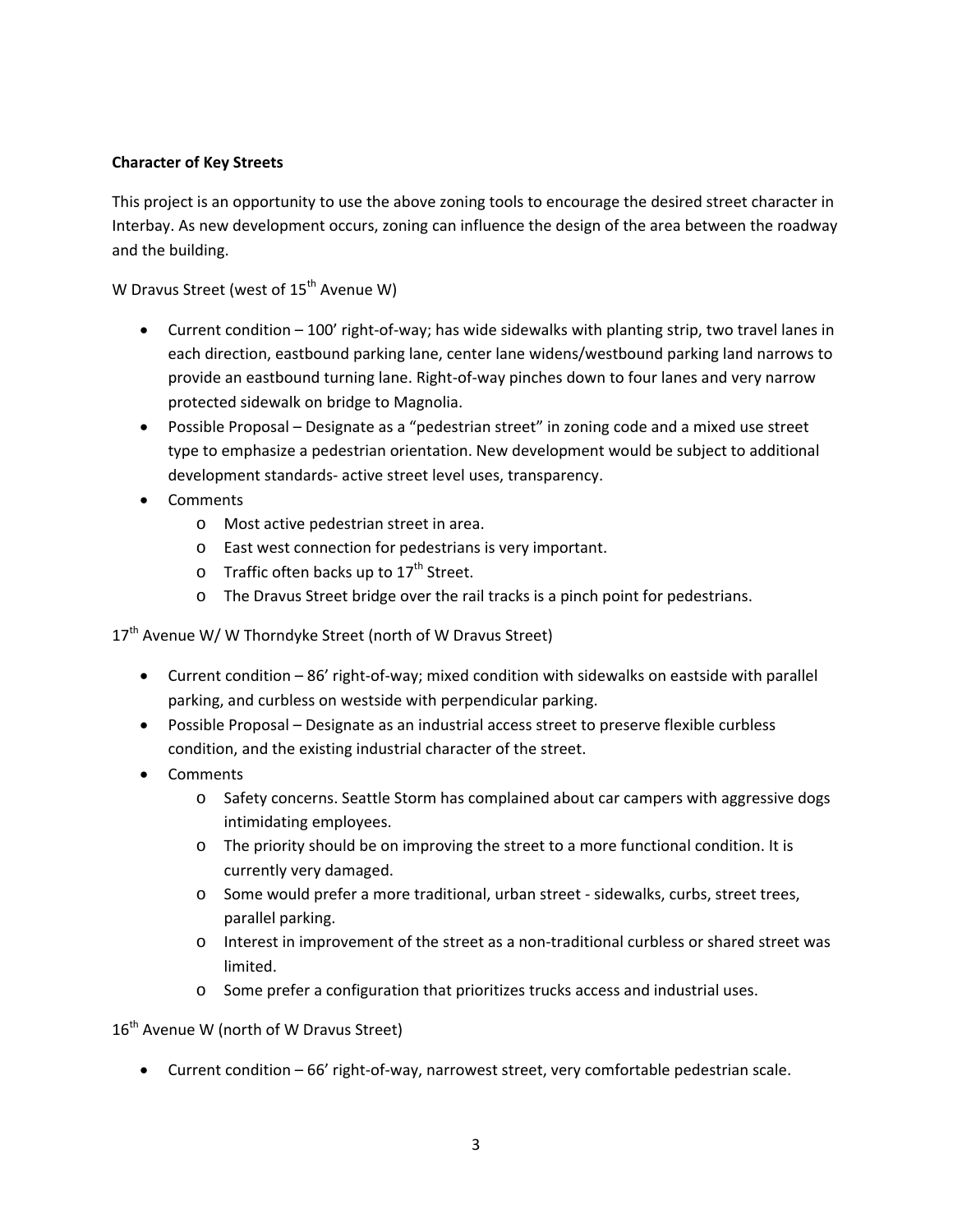- Possible Proposal Designate  $16^{th}$  as a neighborhood green street. This would prompt a unique streetscape design to encourage new development to make  $16<sup>th</sup>$  Street the "front door".
- Comments
	- $\circ$  Commercial uses will want to be oriented to 15<sup>th</sup> Street to take advantage of the visibility.
	- $\circ$  Property owners will want garage access from 16<sup>th</sup> to take advantage of the change in grade.
	- o If grocery store site were redeveloped, a new building would orient to Dravus Street.
	- o Some supported the idea of a pedestrian-friendly neighborhood type street on  $16^{th}$  that would complement the proposed routing of bicycles via  $16<sup>th</sup>$ .

15<sup>th</sup> Avenue W (near W Dravus Street)

- Current conditions 188' right-of-way, highway condition- 3 express lanes in each direction, services roads/ slip ramps . Very wide configuration designed to move large volumes of traffic. Better sidewalks with new development. Challenging condition for pedestrians.
- Half block between 15<sup>th</sup> and 16<sup>th</sup> Street was used to expand the right-of-way when slip ramps were created.
- Possible Proposal Remove any P designation from the NC zone. This would remove street level use restrictions for new development.
- Comments
	- $\circ$  Westside of 15<sup>th</sup> Avenue has potential for commercial. High traffic volumes provide lots of visibility. Sidewalks are needed to promote walking.
	- $\circ$  Lack of lines on 15<sup>th</sup> Avenue slip ramps near Bertona Street disrupts traffic flow.
	- o Grade change limits access to properties on Westside, e.g. Chuck Read is unable to access his building from  $15<sup>th</sup>$  Ave so space remains vacant.

15<sup>th</sup> AvenueW (near Whole Foods)

- Current condition 100' right of way, 3 lanes in each direction, plus a turning lane). Space is constrained. New developments are improving sidewalk conditions to be better for pedestrians.
- No changes proposed to street designations.
- Comments
	- o BAT lanes used for parking in non‐peak hours.
	- o Pedestrian crossings are dangerous.
	- o Unclear how "walkable"  $15<sup>th</sup>$  Avenue could ever be with such high traffic volume.
	- o Armory Way is in very poor condition. This is the only access to the Armory.

## Other Comments

- Pedestrian connections near the Ballard Bridge are dangerous.
- There is a project to study the feasibility of a bike/ped connection from the westside of Ballard Bridge to the Ship Canal trail (contact is Connie Zimmerman at SDOT)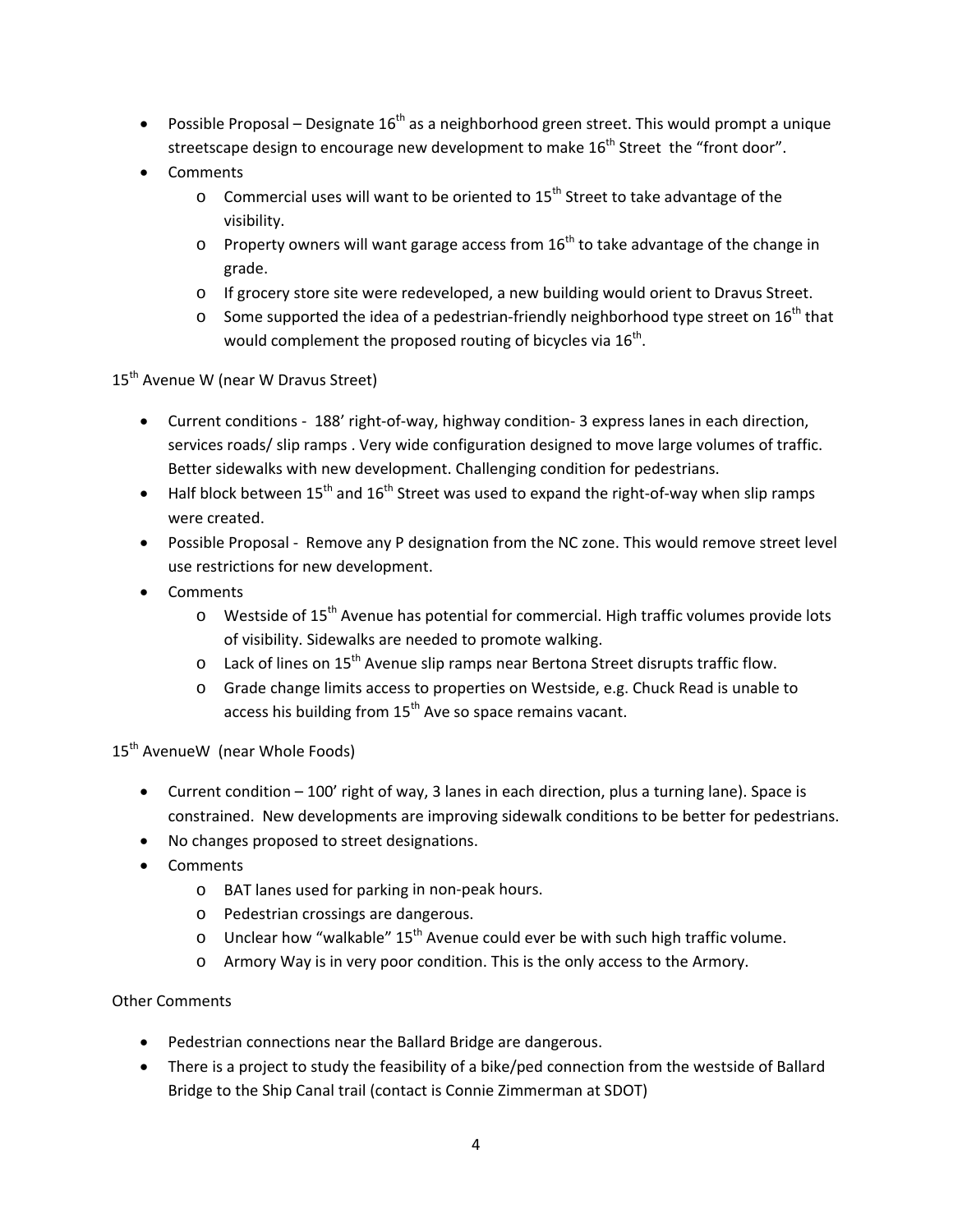#### **Bicycle Movement**

### **Bicycle Master Plan Draft Network**

Sara Zora presented highlights of the Draft Network Plan for the Bicycle Master Plan Update.

- Emphasis is routes/facilities that are comfortable for many, not just the fearless, hard core riders. The network plan identifies four different types of facilities:
	- o Off‐street (e.g. multi‐use pathway)
	- o In‐street major separation (e.g. cycle track)
	- o In‐street minor separation (e.g. painted bike lane/buffered bike lanes)
	- o Enhanced street (e.g. neighborhood greenway signage and shared lane pavement marking ‐ sharrows)
- The plan also notes where there are "Multi‐modal corridors" that must accommodate cars, trucks, transit as well as bicycles and pedestrians.
- Draft Network Plan (still being revised) reflects need for the following facilities in study area based on demand as well as vehicle traffic volumes and speeds within the right of way:
	- o Multi‐Modal Corridor & In Street Major Separation ‐ 15th Avenue W (north of W Dravus Street)
	- o In Street Major Separation W Dravus Street (west of 15<sup>th</sup> Ave W)
	- o In Street Minor Separation W Dravus Street (east of  $15<sup>th</sup>$  Ave W)
	- o Enhanced Street  $16^{th}$  Street W (north of Dravus)
	- o Enhanced Street ‐ 14th Ave W (between Nickerson and Gillman Streets)
	- o Off Street Connection (between Thorndyke Street and Emerson Street
- Sara noted some things likely to change in the draft plan:
	- o It recommends a major separation is for  $15<sup>th</sup>$  Avenue W due to high volume of traffic and the high demand to make a connection along this flat, fast route. However, the final plan is unlikely to recommend separated bike facility because it would take a travel land which may not be acceptable due to high traffic volumes and transit/freight needs.
	- $\circ$  14<sup>th</sup> Avenue is not a great alternative to 15<sup>th</sup> Avenue because the route veers uphill at Gilman while 15<sup>th</sup> Avenue remains flat.
- The City will allow the 'fast and furious" bicyclists to continue to use the BAT lanes because there is no alternative route. Some riders use the sidewalk which is legal.

Comments and Feedback on Draft Bicycle Network Plan:

- Don't allow bicyclists in the BAT lanes on  $15^{th}$  Avenue because it slows buses down.
- Taking a travel lane on Dravus Street W to create a major separation is not acceptable.
- There is really no alternative to routing bicycles in a travel lane over the Dravus St. bridge.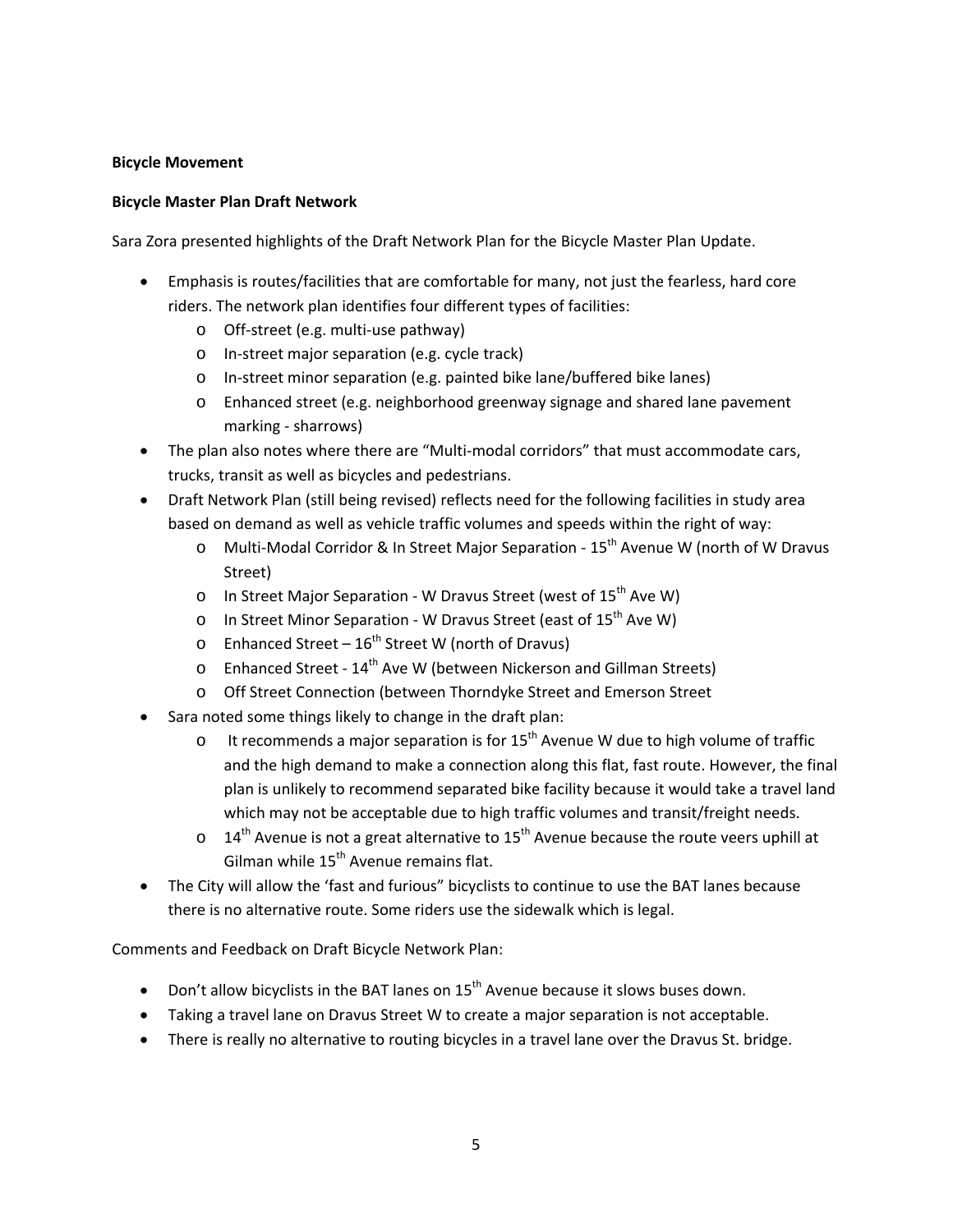### **Alternative Bicycle Route Through Interbay**

Jeff Hummel presented an alternative, mostly off-street, bicycle route through Interbay. General route (north to south) would include the following segments:

- Emerson Street to 16<sup>th</sup> Street W (where there is an informal trail across Chuck Read's property.
- South on 16<sup>th</sup> Avenue to Barrett Street
- West on Barrett Street to King County right‐of‐way along BSNF RR
- South on King County right of way past the golf course to Amory Way
- Armory Way east to Interbay Urban Center
- South through Interbay Urban Center and across the Amory's Pedestrian Bridge (once connected military housing and recreation areas) where it connects to the Waterfront Trail.



Comments about this alternative

- Would require permission from a variety of public and private owners.
- The Army has no interest in the pedestrian bridge and could potentially move the fence line. However they do need to preserve its use of the adjacent driving track for training. The trail could not interfere with that use.
- There is homeless camping along rail line.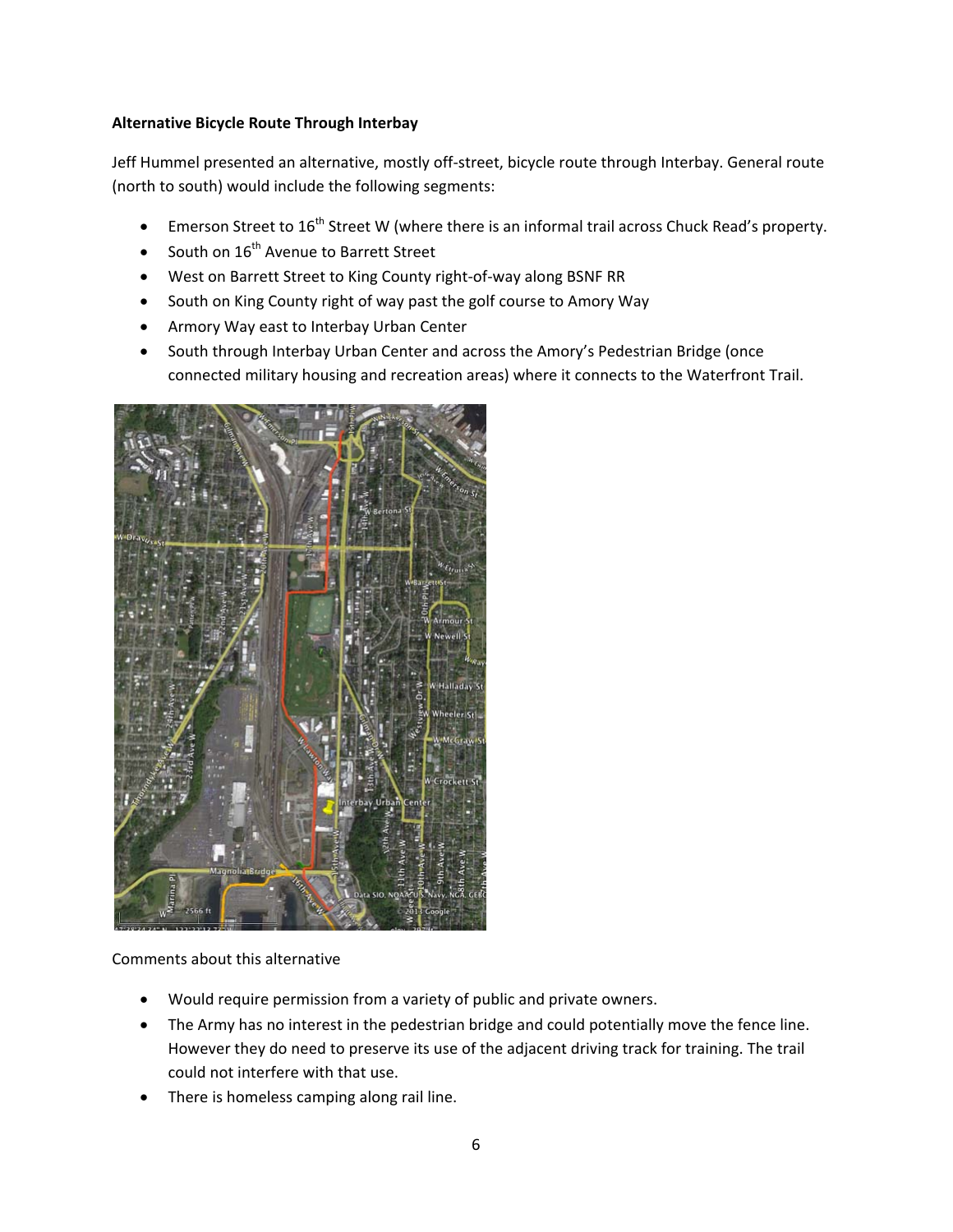- Commuters do like to use the Waterfront Trail, so this would be an attractive connection.
- There is a plan for a Queen Anne Bicycle Beltway, but it's hard to connect to the Interbay Urban Center.
- This might help to connect to the new park near Pier 91.
- Connecting the Waterfront Trail and the Ship Canal Trail is key. This could help make that connection.
- SDOT will investigate this alternative further.

### Other Comments on Public Realm Issues

- There is a plan to have a trail connection through Lower Kinnear Park to the Amgen Bridge and the Waterfront. An off‐leash dog area has opened, and there is more fundraising for a trail project. The project was submitted for park levy funds, but there are concerns about the feasibility of a trail through this high risk slide area.
- Property owners at Port 106 are negotiating with SDOT to improve Armory Way which is in terrible shape and the only point of access to the Armory.
- Connections to Uptown from Elliot Avenue near Mercer Street are very important.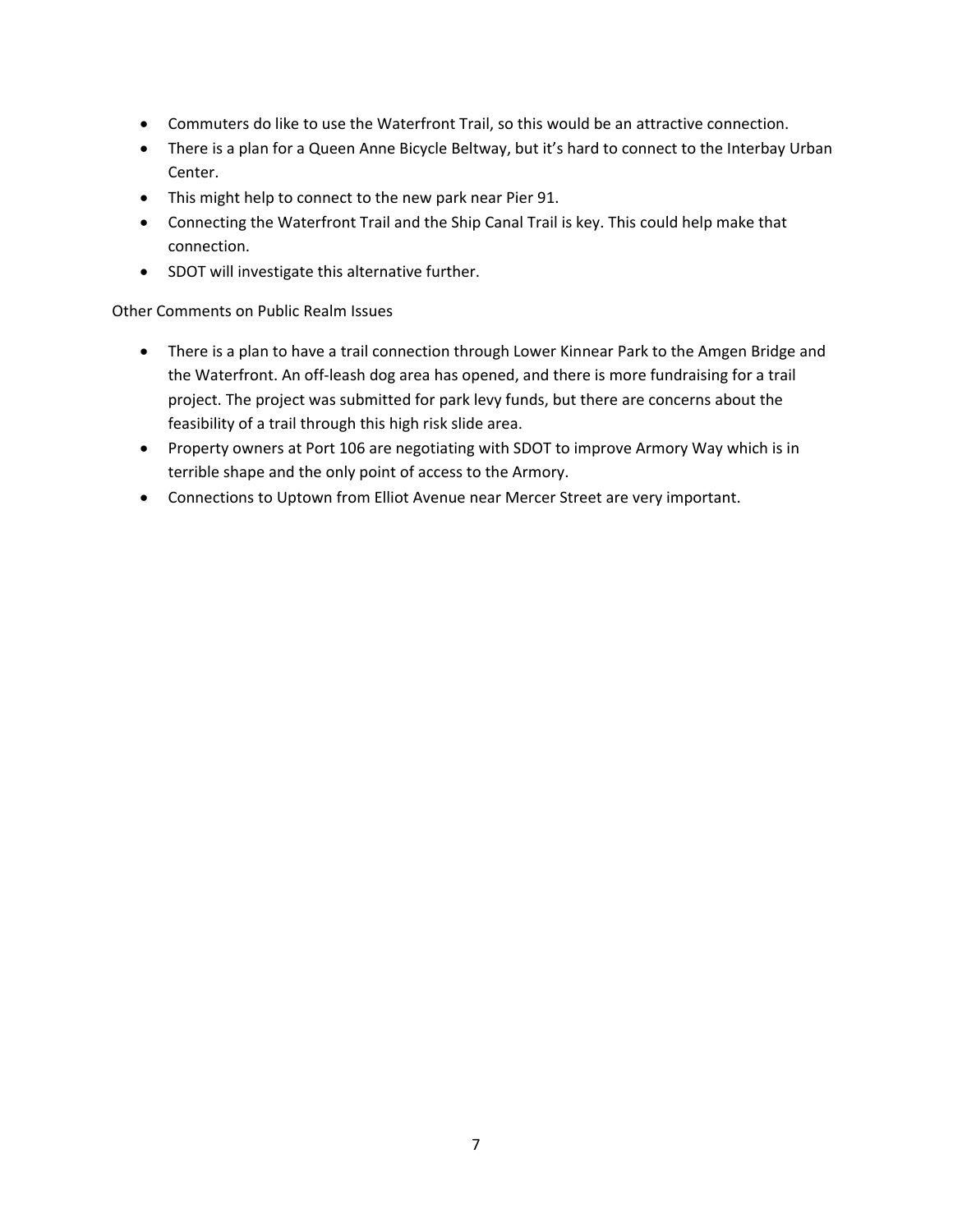## **Pedestrian Master Plan Projects within the Interbay Study Area**

**The Pedestrian Master Plan was adopted by City Council resolution in September 2009. DPD supports the implementation of projects identified through the Pedestrian Master Plan process as funding is available.** Note that additional projects are included in the Pedestrian Master Plan– these represent the top tier. A full list of improvements is available on the plan website. As of March 2013, none of the projects on this list have been implemented. However, planning for two "across the roadway" projects is underway:

- Intersection of  $17<sup>th</sup>$  Avenue W and W Dravus Street
- Intersection of  $15^{th}$  Avenue W and W Boston Street

## **DRAFT Top Tier Across the Roadway Projects in High Priority Areas**

The projects represented are approximately 20% of the Across the Roadway projects within the High Priority Areas. The improvements recommended at each location vary, and additional field analysis is needed in many cases.

| Vicinity of          | 1              | 15 <sup>th</sup> Avenue W Northbound Off Ramp and Emerson Ramp    |
|----------------------|----------------|-------------------------------------------------------------------|
| $15^{\text{th}}$ and | $\overline{2}$ | 15 <sup>th</sup> Avenue W Off Ramp and W Nickerson Street         |
| Emerson/             | 3              | 15 <sup>th</sup> Avenue W On Ramp and Emerson Ramp                |
| Nickerson            | 4              | Emerson Nickerson Ramp and W Nickerson Street                     |
|                      | 5              | West Emerson Street Ramp and Nickerson Turn Ramp                  |
| Vicinity of          | 6              | 15 <sup>th</sup> Avenue W Northbound Off Ramp and W Dravus Street |
| $15^{th}$ and        | 7 I            | 15 <sup>th</sup> Avenue W Southbound Off Ramp and W Dravus Street |
| <b>Dravus</b>        |                |                                                                   |
| Other                | 8              | 15 <sup>th</sup> Avenue W and W Boston Street                     |
| Locations            | q              | 15 <sup>th</sup> Avenue W and W Ruffner Street                    |

## **DRAFT Top Tier Along the Roadway Projects in High Priority Areas**

The projects represented are approximately 20% of the Along the Roadway projects within the High Priority Areas. All of the project locations are missing a sidewalk.

| Vicinity of          | 10 | 15 <sup>th</sup> Avenue W(between W Ruffner Street and On Ramp and Emerson Turn         |
|----------------------|----|-----------------------------------------------------------------------------------------|
| $15^{\text{th}}$ and |    | Road)                                                                                   |
| Emerson/             | 11 | $\mid 15^{th}$ Emerson Ramp (between 15 <sup>th</sup> Avenue W On Ramp and Emerson Turn |
| <b>Nickerson</b>     |    | Road)                                                                                   |
|                      | 12 | Emerson Nickerson Ramp (between 15 <sup>th</sup> Emerson Ramp and W Nickerson           |
|                      |    | Street)                                                                                 |
|                      | 13 | $15th$ Avenue W (between $15th$ Avenue W Ramp and Emerson Ramp)                         |
|                      | 14 | W Ruffner (between 14 <sup>th</sup> Avenue W and 15 <sup>th</sup> Avenue W              |